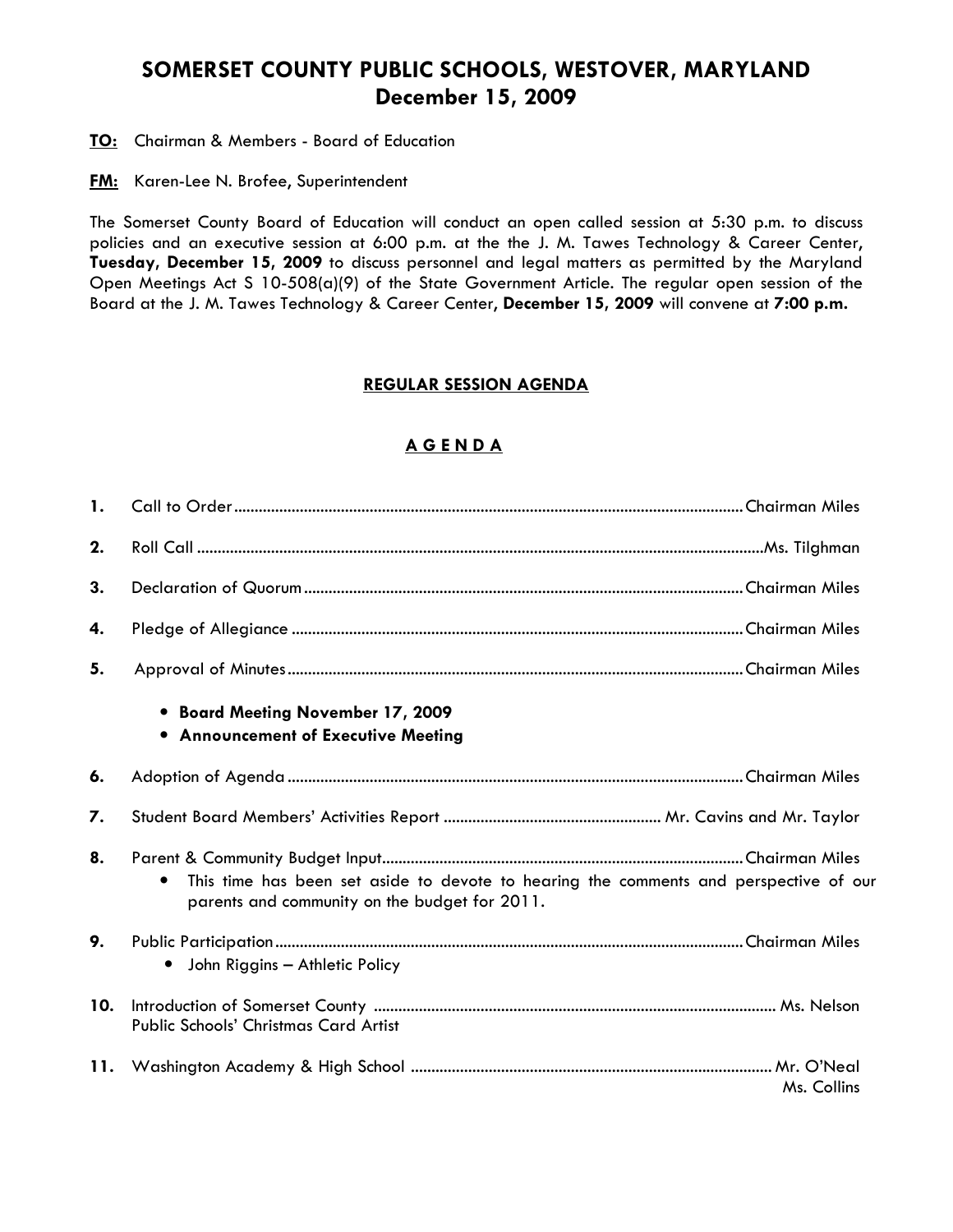## 12. OLD BUSINESS

 $13.$ 

|     | А.                  | (See Tab 12-A1)                                                                                                                                                       |  |  |  |  |
|-----|---------------------|-----------------------------------------------------------------------------------------------------------------------------------------------------------------------|--|--|--|--|
|     | В.                  | <b>Student Services</b>                                                                                                                                               |  |  |  |  |
|     |                     | (See Tab 12-B1)                                                                                                                                                       |  |  |  |  |
|     | C.                  | <b>Human Resources</b>                                                                                                                                                |  |  |  |  |
|     |                     | (See Tab 12-C1)                                                                                                                                                       |  |  |  |  |
|     |                     | (See Tab 12-C2)                                                                                                                                                       |  |  |  |  |
|     |                     | <b>Human Resources Director</b><br>$\bullet$<br><b>Assistant Superintendent</b><br><b>Secondary Education Supervisor</b><br>Special Ed. Supervisor<br>(See Tab 12-C3) |  |  |  |  |
| 13. | <b>NEW BUSINESS</b> |                                                                                                                                                                       |  |  |  |  |
|     | А.                  | <b>Finance</b>                                                                                                                                                        |  |  |  |  |
|     |                     | (See Tab 13-A1)                                                                                                                                                       |  |  |  |  |
|     |                     | (See Tab 13-A2)                                                                                                                                                       |  |  |  |  |
|     | В.                  | $(See Tab 13-B)$                                                                                                                                                      |  |  |  |  |
|     | C.                  | <b>Facilities and Transportation</b>                                                                                                                                  |  |  |  |  |
|     |                     | And Replacement at Princess Anne Elementary<br>(See Tab 13-C1)                                                                                                        |  |  |  |  |
|     |                     | (See Tab 13-C2)                                                                                                                                                       |  |  |  |  |
|     |                     | <b>Laverne Stewart</b><br>Jeffrey Young<br>(See Tab 13-C3)                                                                                                            |  |  |  |  |